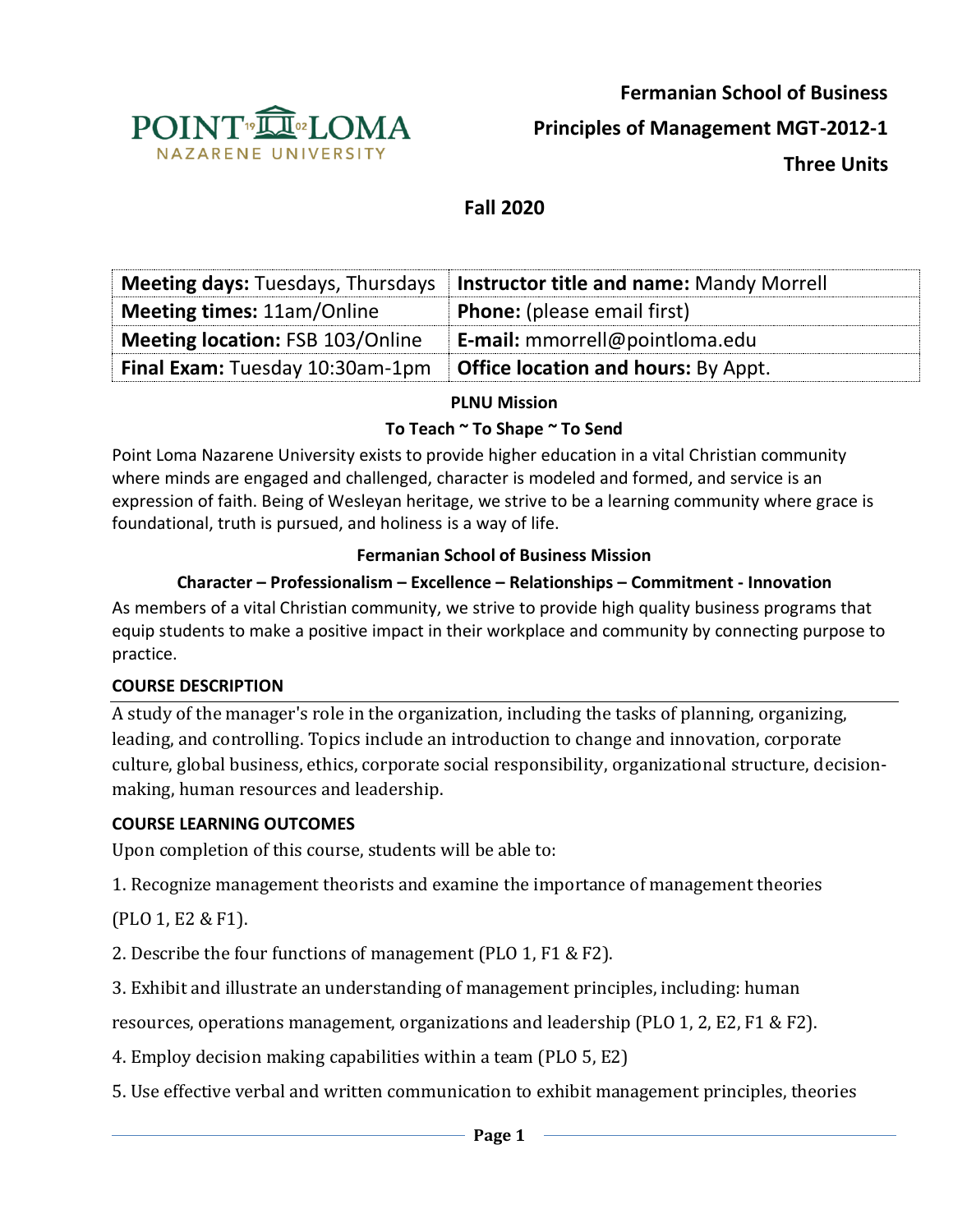and current events (PLO 3).

6. Analyze ethical issues in the context of management theories (PLO 4).

## **COURSE CREDIT HOUR INFORMATION (required for online and hybrid delivery ONLY)**

In the interest of providing sufficient time to accomplish the stated Course Learning Outcomes, this class meets the PLNU credit hour policy for a 3 unit class delivered over 16 weeks. Specific details about how the class meets the credit hour requirement can be provided upon request.

#### **REQUIRED TEXTS AND RECOMMENDED STUDY RESOURCES**

- 1. **Exploring Management 6th Edition (2017). Schermerhorm and Bachrach. Wiley. ISBN: 978-1-119-39586-7 (Wiley PLUS not required but hard copy preferred)**
- 2. **Partridge, D. People over Profit (2015). Nelson. ISBN: 978-1501222306**

## **ASSESSMENT AND GRADING**

*Note:* Clearly define a grading policy to avoid any confusion concerning expectations. It is most helpful if at least two things are present: 1) a point distribution and 2) a grading scale.

| Assignment distribution by percentage:                                                                                                                                                                                                                                                                                                                                                                                               | Grade scale:                                                                                                                                                                                              |
|--------------------------------------------------------------------------------------------------------------------------------------------------------------------------------------------------------------------------------------------------------------------------------------------------------------------------------------------------------------------------------------------------------------------------------------|-----------------------------------------------------------------------------------------------------------------------------------------------------------------------------------------------------------|
| Weekly quizzes 10%<br>$\bullet$<br>Zoom/Participation & Engagement 5%<br>Coursework Prep Exercises 5%<br><b>Ethics Presentation 11%</b><br>$\bullet$<br>POP Paper/Discussions 16%<br>$\bullet$<br>Executive Interview Paper/Discussion<br>$\bullet$<br>12%<br>Management in the Real World 5%<br>$\bullet$<br>Midterm 10%<br>$\bullet$<br>Supply Chain Presentation 11%<br>Christian Practices Participation 5%<br>Final Exam<br>10% | $A = 93 - 100$<br>$C = 73 - 76$<br>$A = 92.9 - 90$<br>$C = 70 - 72$<br>$B+=87-89.9$<br>$D+=67-69$<br>$B = 83 - 86.9$<br>$D = 63 - 66$<br>$B = 80 - 82.9$<br>$D = 60 - 62$<br>$C+=77-79.9$<br>$F = 0 - 59$ |

#### **INCOMPLETES AND LATE ASSIGNMENTS**

All assignments are to be submitted/turned in by the beginning of the class session when they are due—including assignments posted in Canvas. Assignments submitted less than 4 hours late will be -2. Assignments submitted within 24 hours will receive a 10% deduction with further reductions after that. Please submit your assignments on time. Incompletes will only be assigned in extremely unusual circumstances.

## **SPIRITUAL CARE**

Please be aware PLNU strives to be a place where you grow as whole persons. To this end, we provide resources for our students to encounter God and grow in their Christian faith.

## *TUG only:*

If students have questions, a desire to meet with the chaplain or have prayer requests you can contact the [Office of Spiritual Development](https://www.pointloma.edu/offices/spiritual-development)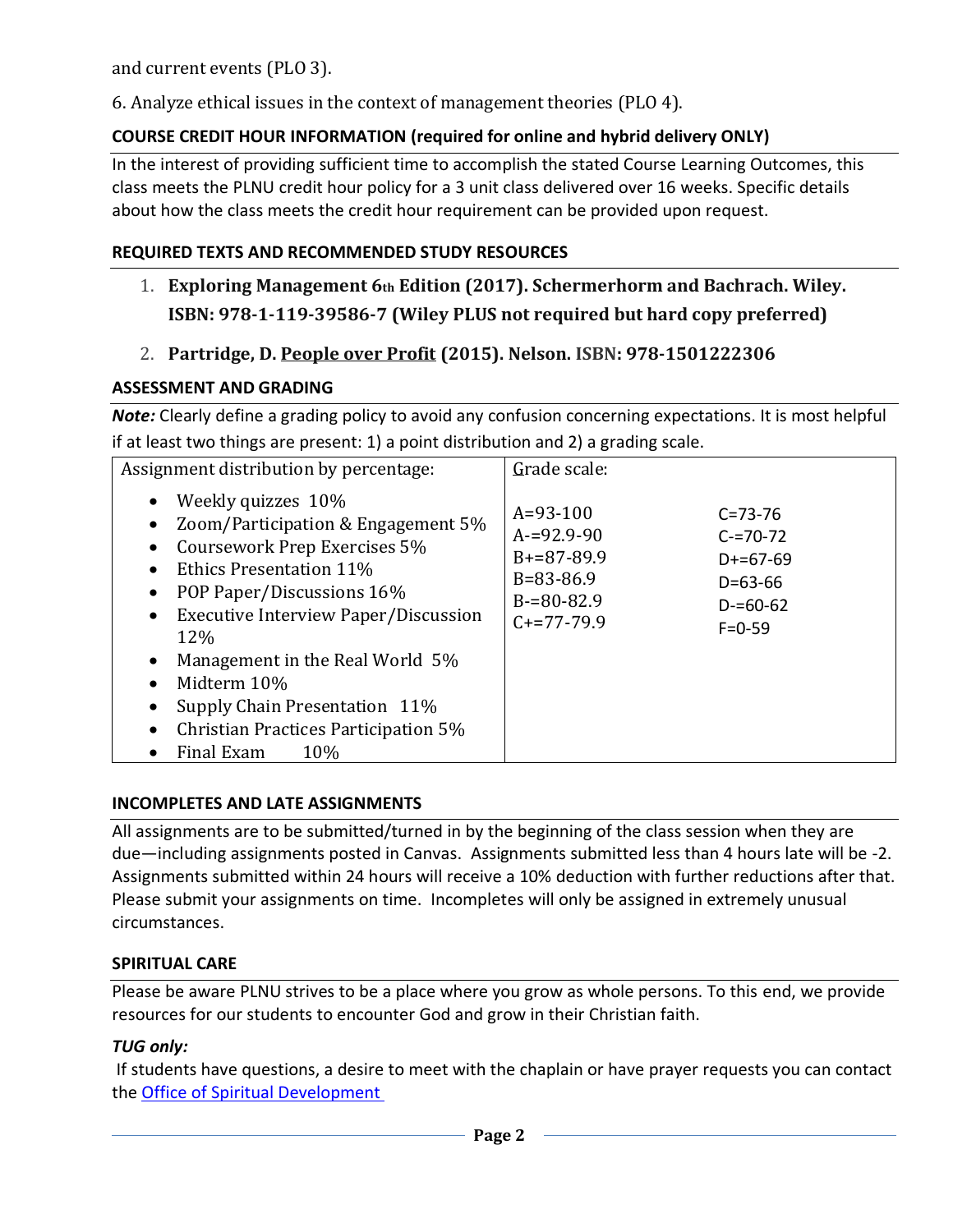## **STATE AUTHORIZATION**

State authorization is a formal determination by a state that Point Loma Nazarene University is approved to conduct activities regulated by that state. In certain states outside California, Point Loma Nazarene University is not authorized to enroll online (distance education) students. If a student moves to another state after admission to the program and/or enrollment in an online course, continuation within the program and/or course will depend on whether Point Loma Nazarene University is authorized to offer distance education courses in that state. It is the student's responsibility to notify the institution of any change in his or her physical location. Refer to the map using the below link to view which states allow online (distance education) outside of California. <https://www.pointloma.edu/offices/office-institutional-effectiveness-research/disclosures>

## **PLNU COPYRIGHT POLICY**

Point Loma Nazarene University, as a non-profit educational institution, is entitled by law to use materials protected by the US Copyright Act for classroom education. Any use of those materials outside the class may violate the law.

## **PLNU ACADEMIC HONESTY POLICY**

Students should demonstrate academic honesty by doing original work and by giving appropriate credit to the ideas of others. Academic dishonesty is the act of presenting information, ideas, and/or concepts as one's own when in reality they are the results of another person's creativity and effort. A faculty member who believes a situation involving academic dishonesty has been detected may assign a failing grade for that assignment or examination, or, depending on the seriousness of the offense, for the course. Faculty should follow and students may appeal using the procedure in the university Catalog. See Academic Policies in the PLNU Catalog for further policy information.

## **PLNU ACADEMIC ACCOMMODATIONS POLICY**

While all students are expected to meet the minimum standards for completion of this course as established by the instructor, students with disabilities may require academic adjustments, modifications or auxiliary aids/services. At Point Loma Nazarene University (PLNU), these students are requested to register with the Disability Resource Center (DRC), located in the Bond Academic Center. (DRC@pointloma.edu or 619-849-2486). The DRC's policies and procedures for assisting such students in the development of an appropriate academic adjustment plan (AP) allows PLNU to comply with Section 504 of the Rehabilitation Act and the Americans with Disabilities Act. Section 504 (a) prohibits discrimination against students with special needs and guarantees all qualified students equal access to and benefits of PLNU programs and activities. After the student files the required documentation, the DRC, in conjunction with the student, will develop an AP to meet that student's specific learning needs. The DRC will thereafter email the student's AP to all faculty who teach courses in which the student is enrolled each semester. The AP must be implemented in all such courses. If students do not wish to avail themselves of some or all of the elements of their AP in a particular course, it is the responsibility of those students to notify their professor in that course. PLNU highly

recommends that DRC students speak with their professors during the first two weeks of each semester about the applicability of their AP in that particular course and/or if they do not desire to take advantage of some or all of the elements of their AP in that course.

## **PLNU ATTENDANCE AND PARTICIPATION POLICY**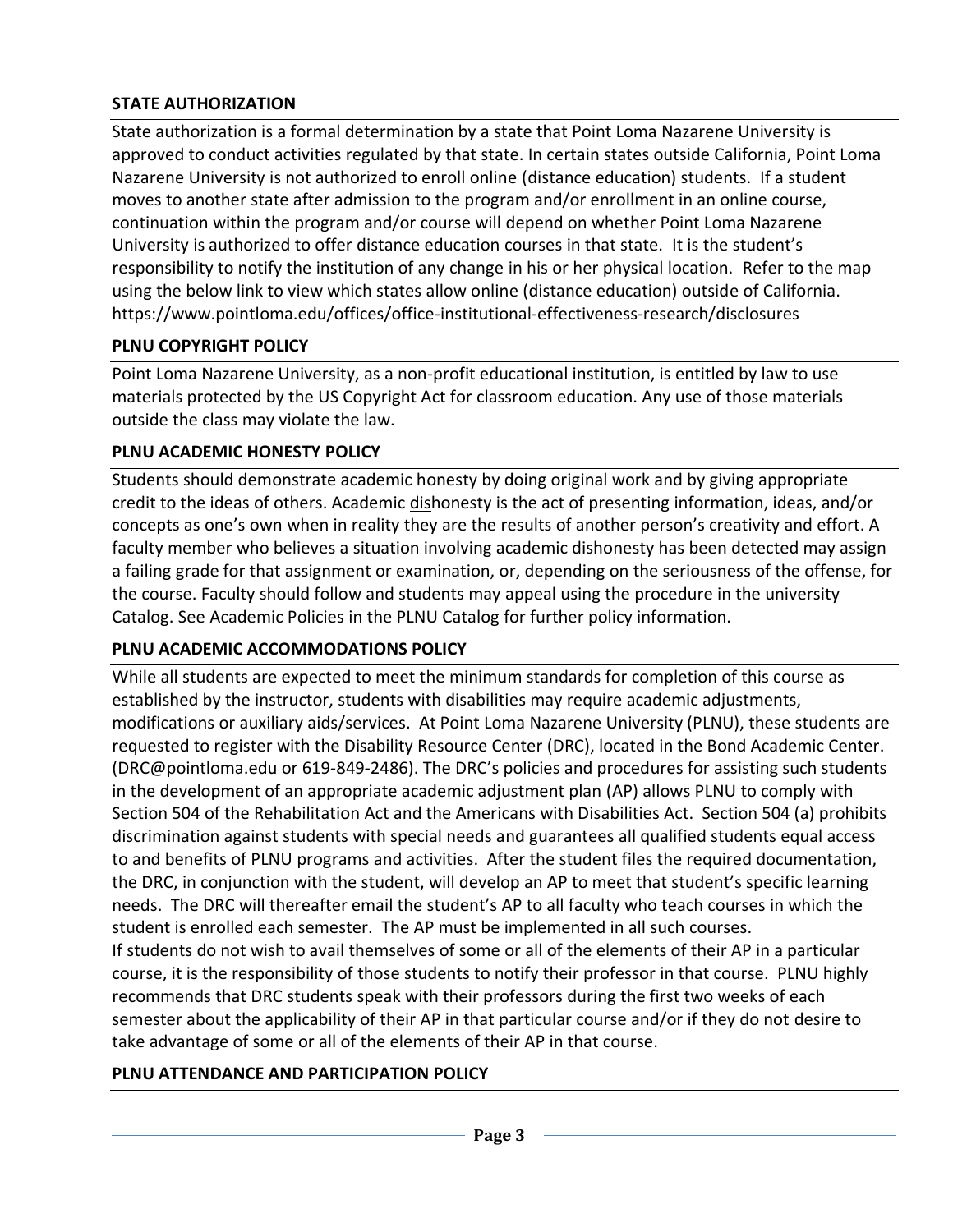Regular and punctual attendance at all **synchronous** class sessions is considered essential to optimum academic achievement. If the student is absent for more than 10 percent of class sessions (virtual or face-to-face), the faculty member will issue a written warning of de-enrollment. If the absences exceed 20 percent, the student may be de-enrolled without notice until the university drop date or, after that date, receive the appropriate grade for their work and participation. In some courses, a portion of the credit hour content will be delivered **asynchronously** and attendance will be determined by submitting the assignments by the posted due dates. See Academic Policies in the Academic Catalog. If absences exceed these limits but are due to university excused health issues, an exception will be granted.

## **Asynchronous Attendance/Participation Definition**

A day of attendance in asynchronous content is determined as contributing a substantive note, assignment, discussion, or submission by the posted due date. Failure to meet these standards will result in an absence for that day. Instructors will determine how many asynchronous attendance days are required each week.

#### *Hybrid 3-unit courses only***:**

At Point Loma Nazarene University, attendance is required at all scheduled classes. Hybrid format means some class meetings will be face-to-face and some will be online. Attendance in the face-to-face classes is to be for the entire time of the class. Arriving late or leaving early will be considered a partial absence. A day of attendance in an online class is determined as contributing a substantive note, assignment, discussion, or submission that adds value to the course as determined by the instructor. Three days of attendance are required each week.

Face-to-face Portion of the Hybrid course

In blended or hybrid courses, if a student misses one face-to-face class then the faculty member will send an email to the student and the Director of Student Success warning of attendance jeopardy. There are no exceptions to this policy.

If a student misses two face-to-face classes, the faculty member or Vice Provost for Academic Administration (VPAA) will initiate the student's de-enrollment from the course without further advanced notice to the student. If the date of de-enrollment is past the last date to withdraw from a class, the student will be assigned a grade of "F" and there will be no refund of tuition for that course. Online Portion of the Hybrid Course

If a student misses two online classes (fails to contribute to a discussion board) during the course, then the faculty member will send an email to the student and the Director of Student Success warning of attendance jeopardy. There are no exceptions to this policy.

If a student misses three online classes (fails to contribute to a discussion board by the due date) during the course, then the faculty member or Vice Provost for Academic Administration (VPAA) will initiate the student's de-enrollment from the course without further advanced notice to the student. If the date of de-enrollment is past the last date to withdraw from a class, the student will be assigned a grade of "F" and there will be no refund of tuition for that course.

1 missed F2F class = warning

2 missed F2F classes = de-enrollment

2 missed online classes = warning

3 missed online classes = de-enrollment

#### **USE OF TECHNOLOGY**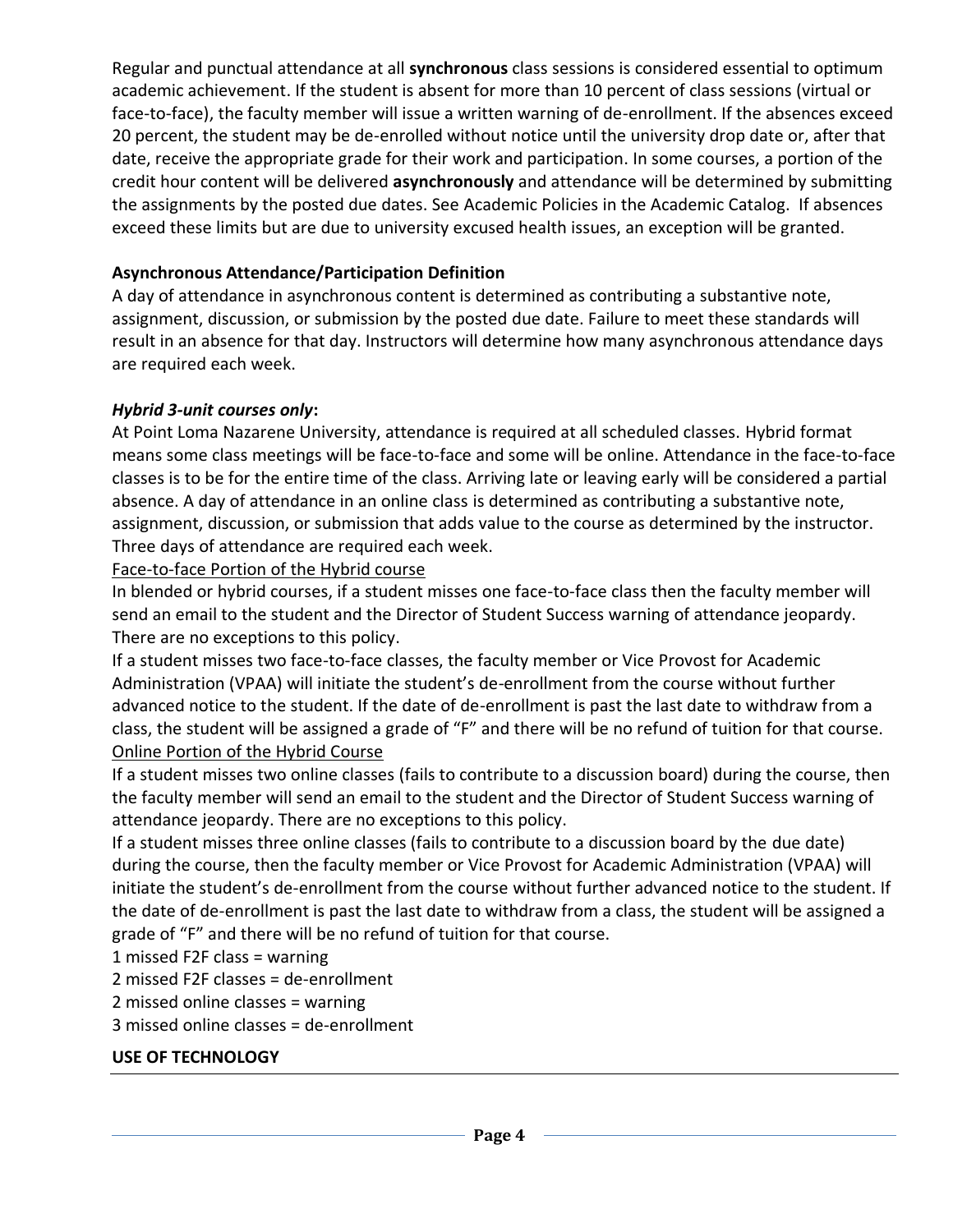In order to be successful in the online environment, you'll need to meet the minimum technology and system requirements; please refer to the *[Technology and System Requirements](https://help.pointloma.edu/TDClient/1808/Portal/KB/ArticleDet?ID=108349)* information. Additionally, students are required to have headphone speakers compatible with their computer available to use. If a student is in need of technological resources please contact [student-tech](mailto:student-tech-request@pointloma.edu)[request@pointloma.edu.](mailto:student-tech-request@pointloma.edu)

Problems with technology do not relieve you of the responsibility of participating, turning in your assignments, or completing your class work.

## **FINAL EXAMINATION POLICY**

Successful completion of this class requires taking the final examination **on its scheduled day**. No requests for early examinations or alternative days will be approved.

#### **COURSE SCHEDULE AND ASSIGNMENTS**

Note: All papers must be written in APA style, format and references. Use the Purdue Owl as a point of reference: [https://owl.purdue.edu/owl/research\\_and\\_citation/apa\\_style/apa\\_style\\_introduction.html](https://owl.purdue.edu/owl/research_and_citation/apa_style/apa_style_introduction.html)

#### **Zoom/Participation and Engagement** (50 points)

Be on time and prepared for class/zoom, engaged, and share quality insights in discussions and participate in group work. If you cannot attend, submit the write up before the start of the zoom call.

#### **Coursework Prep Exercises** (50 points)

Certain weeks we will have activities that will correspond with coursework for the week or to prepare you for an upcoming assignment.

## **Christian Practice Activity Log** (50 points)

One of Christianity's chief tenements is to "love one another" (John 13:34-35). A good manager will take time to get to know and care for their team. You will be paired with another member of the class and will be responsible for encouraging, helping and praying for them this semester. You must record at least ten actions through the semester (see the form in the top module of Canvas) and submit this record the day of the final.

## **Quizzes** (10@10 points each)

There will be a weekly quiz. This could be taken from the readings or class activities and may ask you to apply the content to a business situation. This must be taken in the time frame provided and is tied to your attendance. **THERE ARE NO MAKEUPS.**

## **Ethics Presentation** (110 points – 100 points presentation – 10 points PPT draft)

Analyze a recent ethics issue listed in under the assignment in Canvas. After analyzing the ethical problem, relate the problem back to an ethical theory from in Chapter Three. Present a tenminute presentation in class beginning with a thesis statement, summarize the details of the problem and define the ethical theory and relate it back to the issue using Microsoft Power Point. If you choose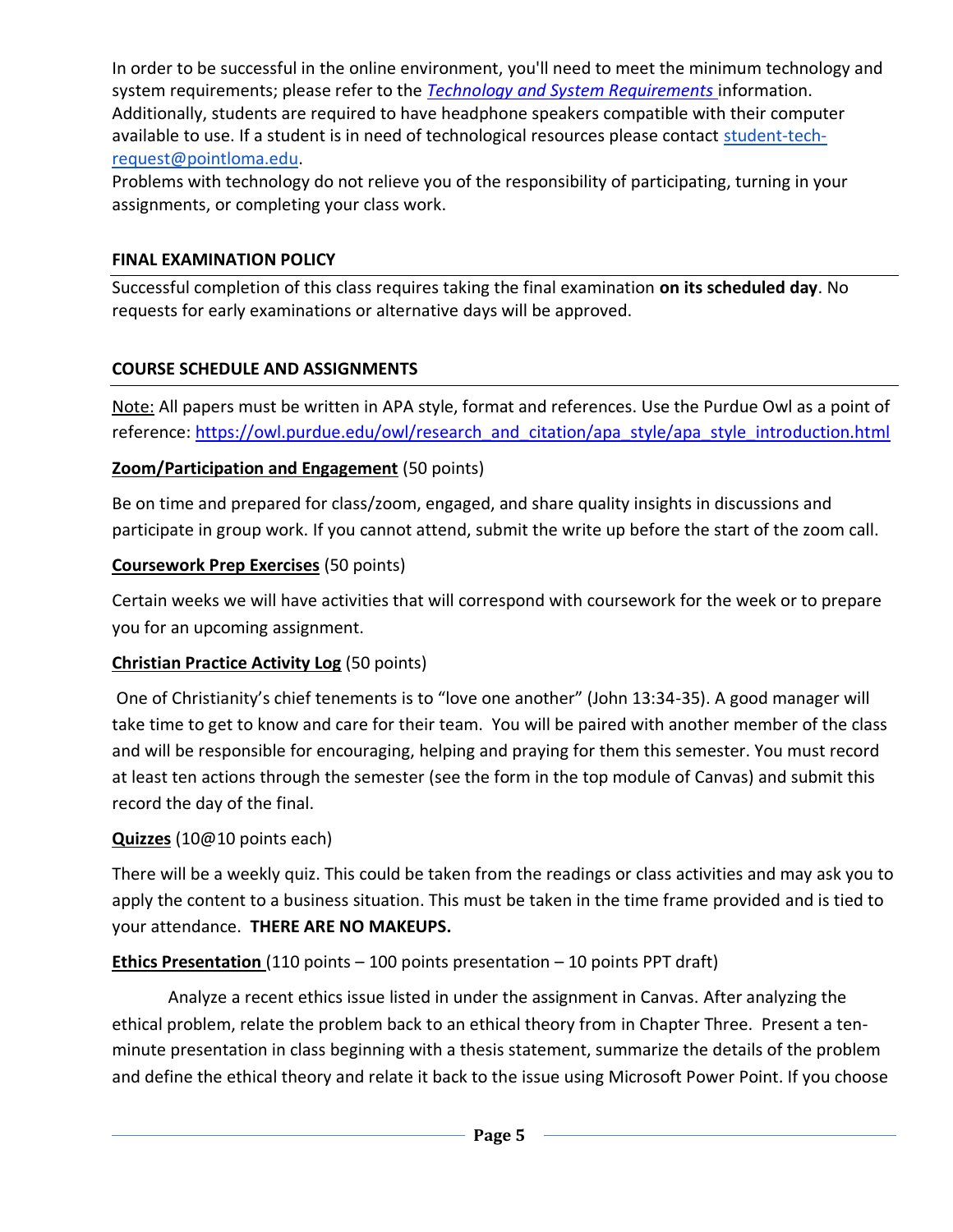to use an online video, it cannot be longer than 60 seconds. See details under the assignment in Canvas.

**People over Profit** (160 points – Paper 100 points, Discussions 60 points)

Discussion Check in #1, #2, #3 (15 points each): What are two things that were new information to you? What surprised you? Leave an insightful response on two classmates as well.

Discussion Check in #4 (15 points): What did you think of the ending? What conclusions does this leave you with regarding the author's ideas and the state of the business world?

Paper (100 points): Using APA style and format, write a 3-4 page paper highlighting the four eras of organizational behavior. Use at least two high quality sources from research and the news (besides People over Profit and your textbook) that support or exemplify the points made by Partridge for each.

## **Midterm** (100 points)

The Midterm Examination is a culmination of everything learned so far in the semester. This will be a multiple choice, T/F, matching and written essay format.

# **Executive Interview Paper** (120 points: 100 - paper; 20 points – discussion)

**Discussion** (20 points): What did you learn from the company interviews you completed? What are two takeaways from the interviews? Why are these important to you? Would you recommend your best friend to work for this company? Leave two insightful comments for your classmates.

**Paper** (100 points): Choose two companies from different industries you are interested in. You will interview the Founder/CEO or Human Resource Manager for each company. Research what you can online from company website and any other postings or articles. The paper should be six to seven pages. You should have at least four references, one from a peer reviewed article and two as a personal interview. See Canvas for details.

**Supply Chain Presentation** (110 points – 100 points presentation – 10 points PPT draft)

Research the upward and downward supply chains from one of the following companies in Canvas. What is their supply chain philosophy? Trace your company's item's supply chain including where it is sourced and its sustainability, its manufacturing process including quality controls and how its logistics operations are structured and if this is efficient. What final product(s) does this go into, if any? What do you like about this supply chain? If you were the manager of this company's supply chain, what would you change? Prepare a ten-minute team presentation using Microsoft Power Point to share your results. If you choose to use an online video, it should be no longer than 60 seconds. See Canvas Assignment for details.

# **Management in the Real World** (50 points)

Write out six questions from chapters 1,2 and 14 (2 each). Ask two frontline managers/supervisors from businesses you frequent about their organization. Make sure you are able to get all questions answered between the two mini-interviews. You should not know the person you are asking. Write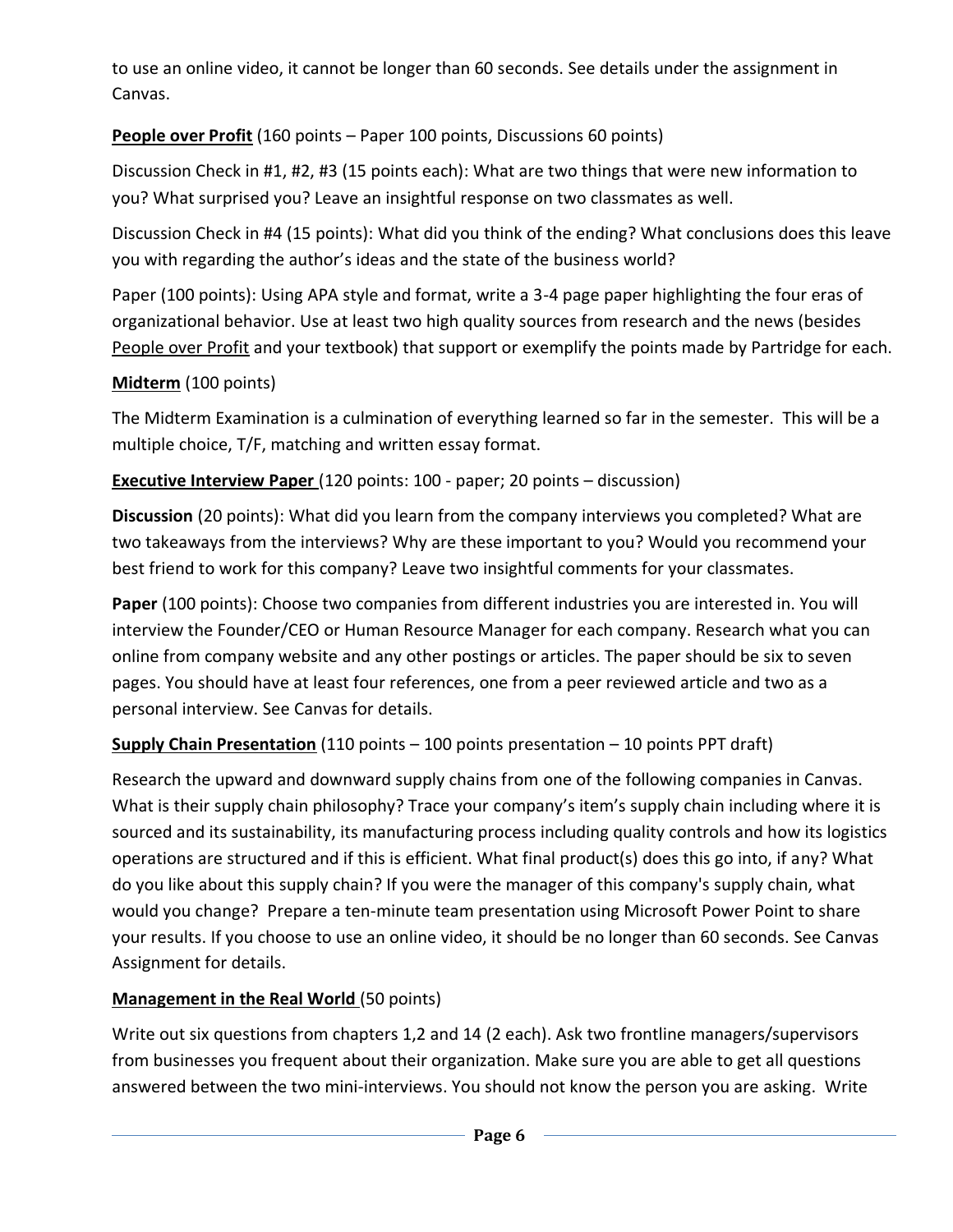two-three descriptive sentences about the worker's response. Write one reflective comment on the interaction for each, tying back to a concept the text. See Canvas for more information.

## **Final Exam (100 points)**

The Final Examination is a culmination of everything learned throughout the semester. This will be a multiple choice, T/F, matching and written essay format.

## **\*Please note until further notice this course will be asynchronous online, with live Zoom meetings Thursdays at 11am. \***

| <b>DATE</b><br><b>PRESENTED</b> | <b>CLASS CONTENT OR ASSIGNMENT</b>                                   | <b>ASSIGNMENT</b><br><b>DUE DATE</b>          |
|---------------------------------|----------------------------------------------------------------------|-----------------------------------------------|
| Week 1: 8/16                    | Syllabus Overview                                                    |                                               |
| Week 1: 8/16                    | Chapter 1: Managing and Mgmt. Process; Quiz                          | Read Ch. 1; SWOT                              |
| Week 2: 8/23                    | Chapter 2: Foundations of Management                                 | Read Ch. 2                                    |
| Week 2: 8/23                    | Chapter 2: Foundations of Management, Quiz                           | <b>MITRW</b><br><b>Questions Due</b>          |
| Week 3: 8/30                    | Chapter 14: Teams and Team Work                                      | Read Ch. 14                                   |
| Week 3: 8/30                    | Chapter 14: Teams and Team Work, Quiz                                | <b>MITRW Shareout</b>                         |
| Week 4: 9/6                     | Chapter 5: Planning                                                  | Read Ch. 5                                    |
| Week 4: 9/6                     | Chapter 5: Planning                                                  | Management in<br>the Real World<br>Due        |
| Week 5: 9/13                    | Chapter 3: Ethics and Social Responsibility                          | Read Ch. 3                                    |
| Week 5: 9/13                    | Chapter 3: Ethics and Social Responsibility, Quiz                    | <b>Ethics PPT Draft</b><br>Due                |
| Week 6: 9/20                    | Ethics Presentations; Chapter 3: Ethics and Social<br>Responsibility | Read Ch. 3                                    |
| Week 6: 9/20                    | Ethics Presentations; Chapter 3: Ethics and Social<br>Responsibility | <b>Ethics</b><br>Presentation;<br>Peer Review |
| Week 7: 9/27                    | Chapter 7: Strategy                                                  | Read Ch. 7                                    |
| Week 7: 9/27                    | Chapter 7: Strategy; Quiz                                            | Personal MVV<br>Due                           |
| Week 8: 10/4                    | Midterm Review                                                       |                                               |
| Week 8: 10/4                    | <b>MIDTERM</b>                                                       | Executive<br><b>Interview Names</b><br>Due    |
| Week 9: 10/11                   | Chapter 17: Globalization: Supply Chain                              | Read Ch. 17;                                  |
| Week 9: 10/11                   | Chapter 17: Globalization: Supply Chain, Quiz                        | Supply Chain<br><b>Draft Due</b>              |
| Week 10: 10/18                  | <b>Supply Chain Presentations</b>                                    | Read POP 1-54 -<br>Discussion;                |